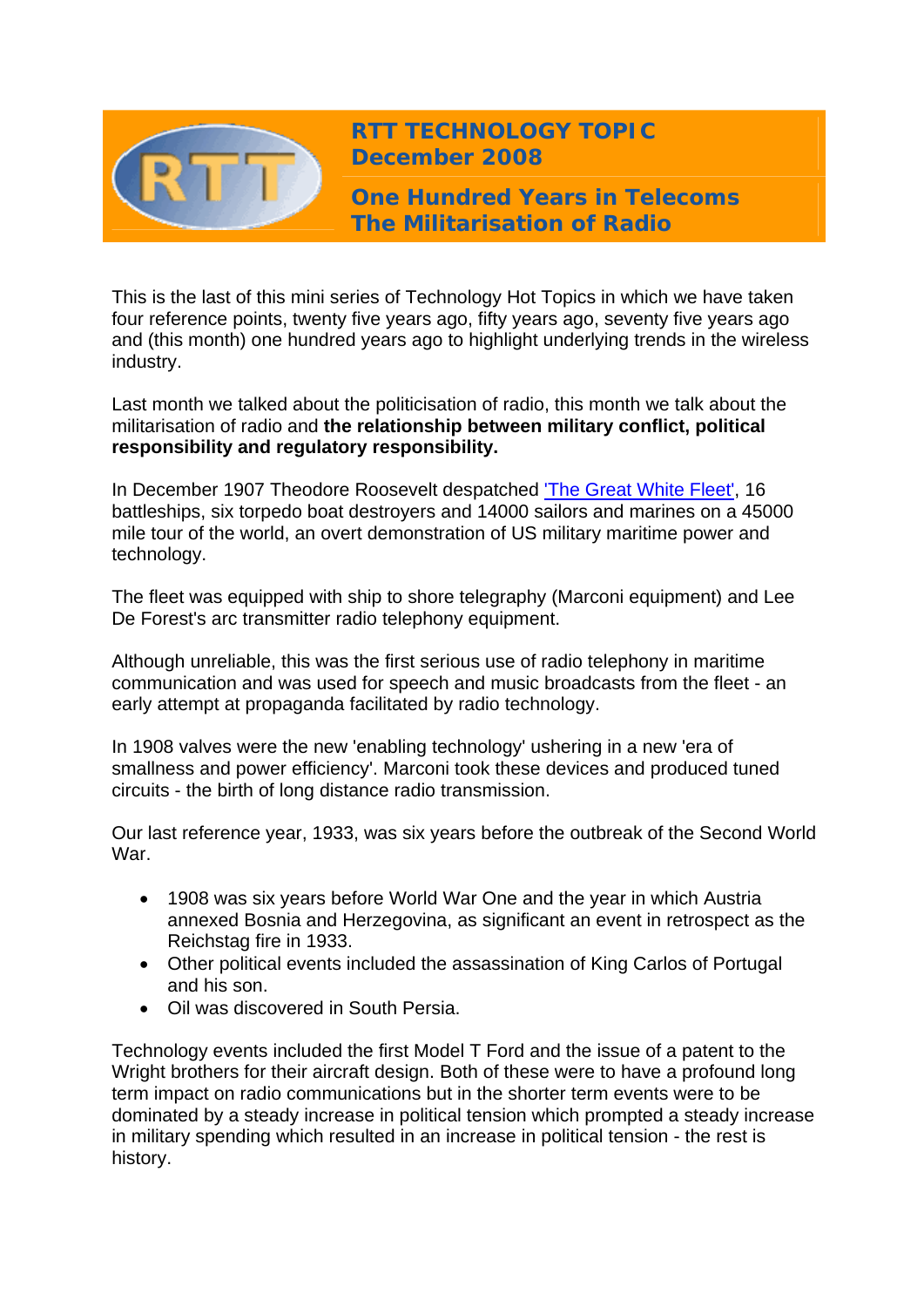In last month's technology topic we highlighted the historical argument that radio broadcasting technology or rather the mass propaganda made possible by radio broadcasting was one of the contributory factors that led to the outbreak of the Second World War.

It would be harder to prove any definitive linkage between the use of radio technology and the outbreak of the First World War.

Portable Morse code transceivers were used in battlefield communications and even in the occasional aircraft. Radio telegraphy was used in maritime communications including U boats in the German navy but radio communications neither caused the First World War nor decisively influenced its outcome.

However between 1908 and the outbreak of war six years later there was an unprecedented investment in military hardware in Britain, the US and Germany which continued through the war years and translated into the development of radio broadcast and receiver technologies in the 1920's.

These events established the close link between military hardware development and radio system development.

This relationship has been ever present over the past 100 years. Examples include the use of FM VHF radio in the US army in the Second World War (more resilient to jamming) and the use of frequency hopping and spread spectrum techniques used in the military prior to their more widespread use in commercial radio systems

However it is not unusual for innovation to flow in the opposite direction. Radio and radar systems in the Second World War borrowed heavily from broadcast technologies developed in the 1930's.

Long procurement cycles and a need to amortise costs over a significant service period can also mean that military systems remain in use for longer than civilian systems, sometimes as long as thirty years. If this coincides with rapid development in the commercial sector then military handsets can seem bulky and poorly specified when compared for example to modern cellular phones.

Additionally the development of a radio technology for military applications does not necessarily guarantee that the technology will be useful in a commercial context. Two examples are software defined radio and cognitive radio.

Software defined radio is used extensively in military radio systems, partly to overcome inter operability issues.

Translating software defined radio techniques to cellular radio has however proved problematic partly because of cost and performance issues including battery drain but also because in the commercial sector interoperability issues have been addressed more effectively through harmonisation and standardisation.

Cognitive radio provides another example. Cognitive radio, usually combined with software defined radio is useful in a military context because radio systems can be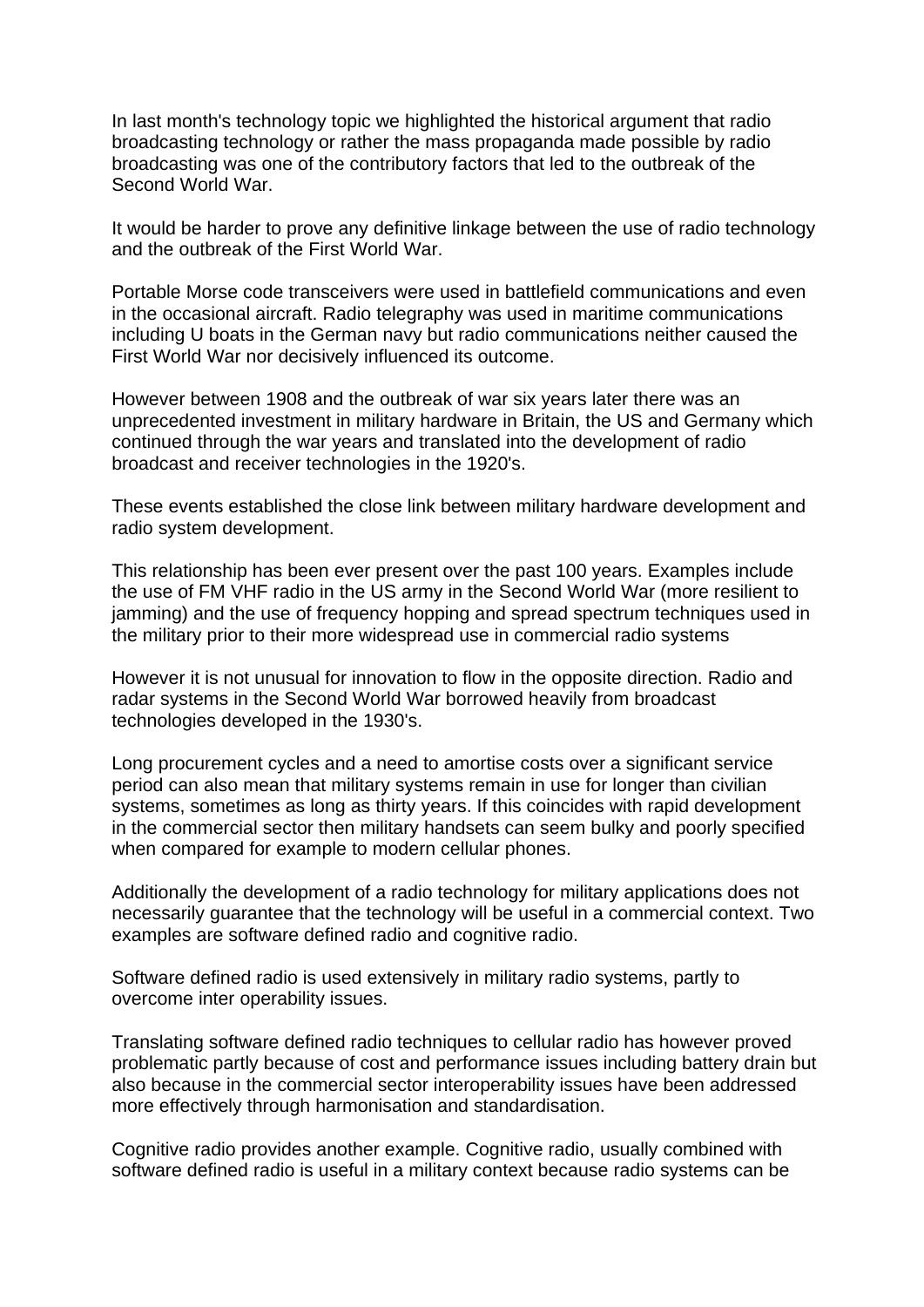made flexible and opportunistic. This makes them less vulnerable to interception and jamming.

Cognitive radio is presently being proposed for use in [White Space Devices](http://www.wirelessinnovationalliance.com/index.cfm) in the US UHF TV band.

There is however an important difference. In a military context it does not necessarily matter if cognitive radios interfere with other radio systems.

In a commercial context, a guarantee that radios will not create interference is a precondition of deployment.

Interference avoidance in the White Space World is based on a composite of location awareness and channel scanning to detect the presence or absence of TV channels and beacon detection to detect the presence of wireless microphones.

However robust these mechanisms might be, other users of the band, TV broadcasters, wireless microphones and more recently 700 MHz cellular operators at the top of the band will need to be convinced that White Space devices do not present a threat either technically or commercially.

This is familiar territory. Are White Space Devices a threat or opportunity?

White Space is presently being proposed as a cost economic option for broadband access particularly in rural areas where other alternatives including copper and fibre are relatively expensive.

However this is only true if White Space spectrum is made available at significantly favourable terms.

This is unlikely to be welcomed by cellular operators who have recently invested in the 700 MHz band or are presently contemplating future 'digital dividend' investments.

Which brings us back to the lessons that can be learnt from one hundred years of radio history.

Military conflict is a symptom of political failure and an extreme form of unregulated competition.

Short term gains for one side translate into long term loss for both sides.

Military spending may be a source of invention and innovation but this in no way justifies war as a mechanism for achieving technology progress.

Political failure is normally the consequence of unequal unfair treatment of one party over another and is usually prompted by a dispute over geographically specific assets.

Regulatory failure is similar in that it is normally the consequence of unfair treatment of one party over another and is usually bounded by a dispute over geographically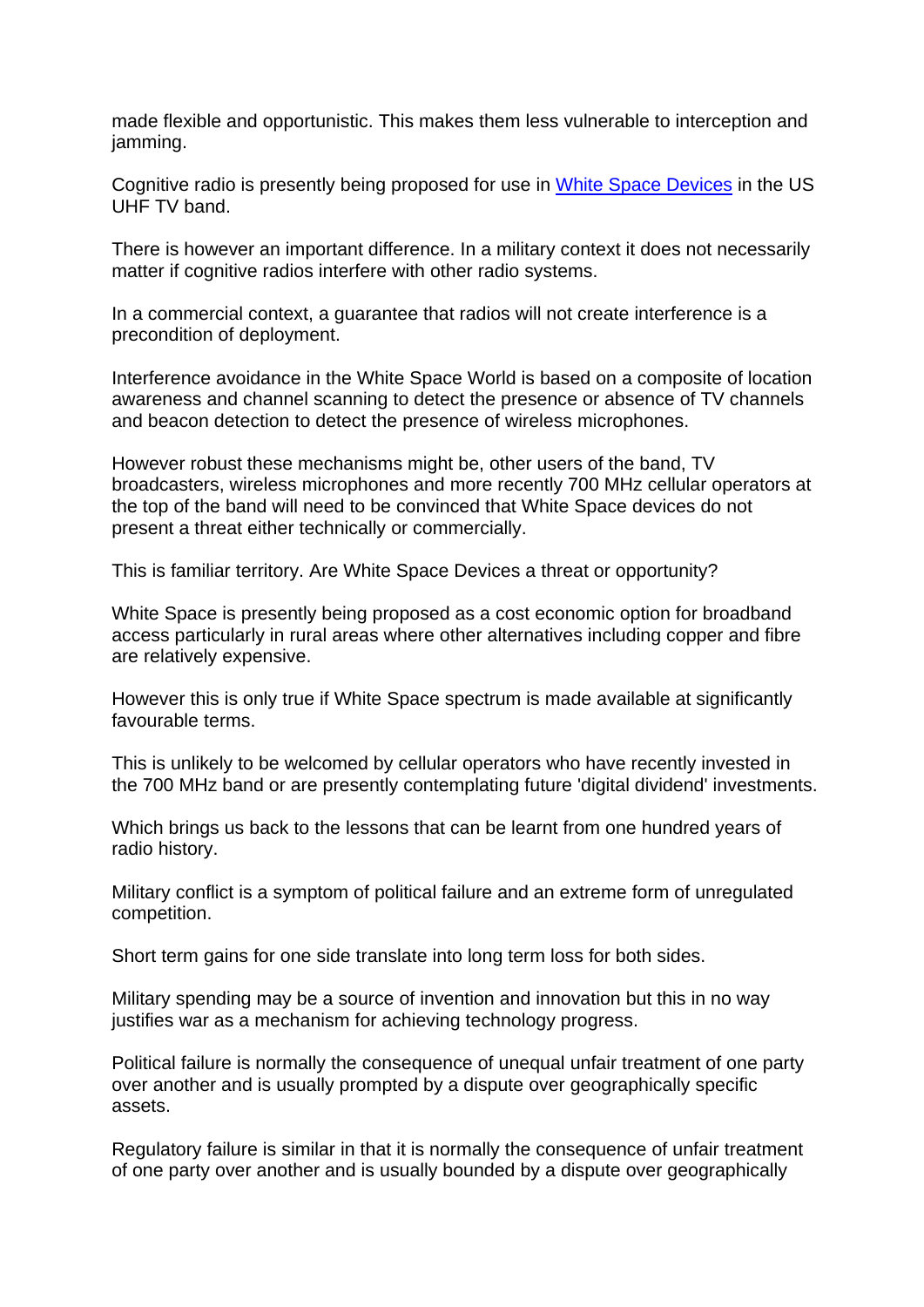specific assets - in this case, spectrum. Short term gains for one side translate into long term loss for both sides

In this context, market mechanisms are not an adequate substitute for fair and equitable regulation.

The job of a regulator is to arbitrate between competing interests and actively encourage collaboration rather than competition. The task is analogous to the duty of politicians to work towards a peaceful resolution of disputes and or more proactively to avoid or mitigate social or economic disparities that are likely to provide cause for dispute in the future.

Competition may be a necessary precondition for market efficiency but it is not an effective mechanism for allocating finite resources either efficiently or fairly. Whether competition creates or destroys value is dependent on the boundaries and context within which competition is allowed to exist.

Letting the Market decide is therefore inappropriate particularly when existing users are delivering services with intrinsic long term rather than short term value.

The 700/800 MHz 'digital dividend' band provides a topical and typical example of this 'law of conflicting interest'.

Existing incumbents, terrestrial broadcasters, wireless microphone and specialist radio users are discomforted by cellular operators who are presently being given the option to lease significant amounts of 700 and 800 MHz bandwidth.

Cellular operators can however legitimately claim that long term social and economic gains will be realised through the deployment of new 700 and 800 MHz mobile broadband networks.

Existing incumbents, terrestrial broadcasters, wireless microphone and specialist radio users and cellular radio operators are discomforted at the prospect of internet service providers being given preferential access to 700 and 800 MHz White Space spectrum.

Internet service providers can however legitimately claim that long term social and economic gains could be realised through the deployment of new 700 and 800 MHz 'White Space' broadband access networks particularly in rural areas.

However destructive competition between these interest communities will make it hard for anyone to realise the widely anticipated 'digital dividend dividend'.

This is not simply an issue of sorting out RF interference. The social political and economic dividends realisable from the repurposing of UHF are potentially substantial but critically dependent on a common long term interest being established between all participating parties.

It is naïve to expect that market forces can achieve this. Collaboration rather than competition is likely to be the only way in which genuine long term value will be